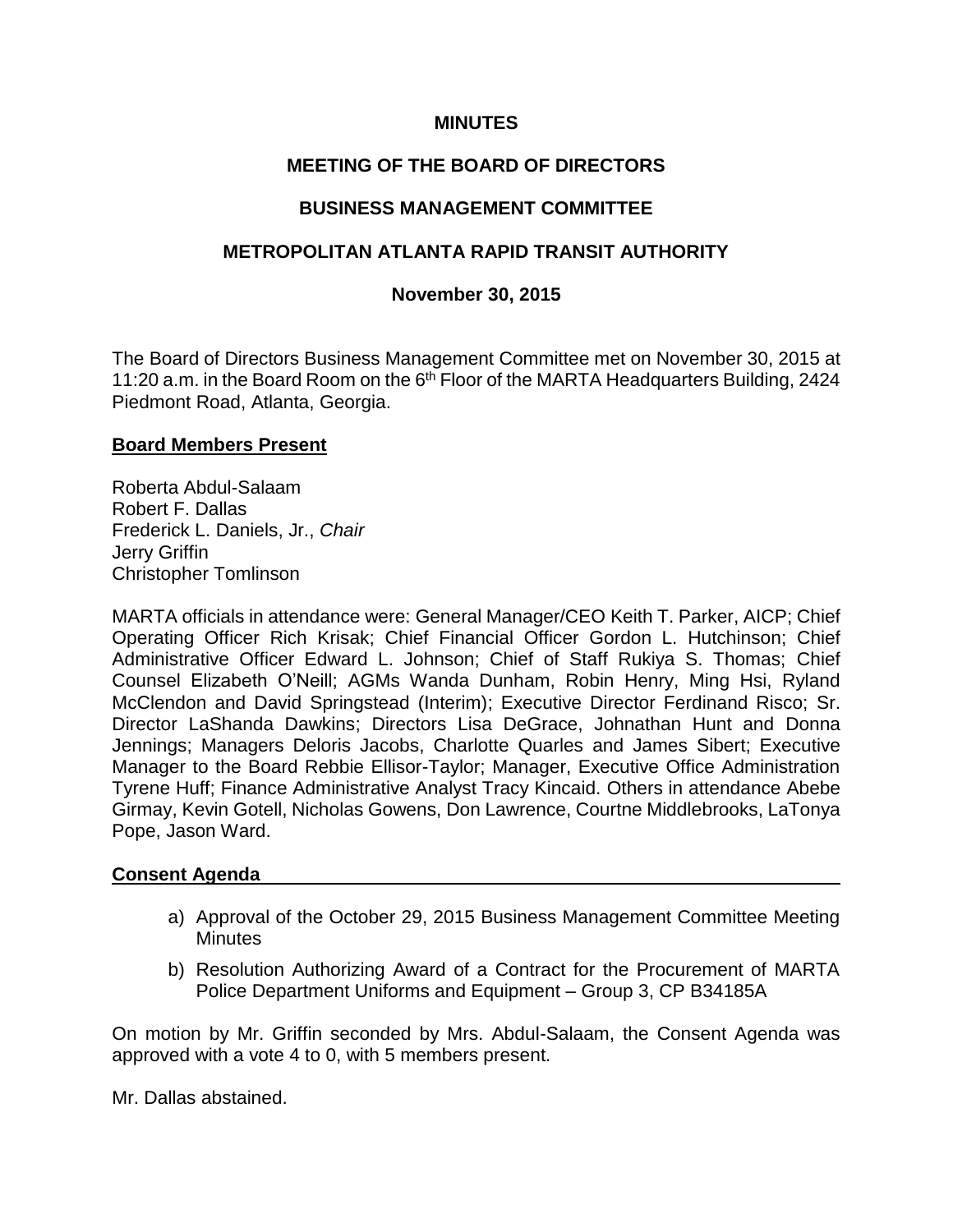#### **Individual Agenda**

### **Resolution to Award MARTA's On-Line Benefits Administration and Enrollment Services, Requests for Proposals P35714**

Mrs. Dawkins presented this resolution for Board of Directors' approval authorizing the General Manager/CEO or his delegate to enter into a contract with Secova, Inc. for MARTA's On-line Benefits Administration and Enrollment Services.

On motion by Mr. Griffin seconded by Mrs. Abdul-Salaam, the Resolution was unanimously approved with a vote 5 to 0, with 5 members present.

\*\*\*\*\*\*\*\*

On motion by Mr. Dallas seconded by Mr. Tomlinson, the Committee unanimously agreed to go into Executive Session at 12:13 p.m. to discuss a real estate matter.

On motion by Mr. Griffin seconded by Mr. Dallas, the Committee unanimously agreed to adjourn the Executive Session at 12:30 p.m.

\*\*\*\*\*\*\*\*

## **Authorization to Execute Agreements with Trackside Partners, LLC for the Development of Property at Chamblee Station Parcel D3103**

Mr. Ward presented this resolution for Board of Directors' approval authorizing the General Manager/CEO or his delegate to execute agreements with Trackside Partners, LLC for the development of property at Chamblee Station.

On motion by Mr. Griffin seconded by Mr. Dallas, the Resolution was unanimously approved with a vote 5 to 0, with 5 members present.

## **Resolution Authorizing Renewal of MARTA's Excess Operating Property and Liability Insurance Coverage**

Mrs. Jennings presented this resolution for Board of Directors' approval authorizing the General Manager/CEO or his delegate to effect placement of MARTA's excess operating property and liability insurance coverage for a period of one year effective January 1, 2016 to January 1, 2017 based on the proposals received by MARTA's insurance broker of record, MARSH, for a total program cost not to exceed \$ 3,135,463.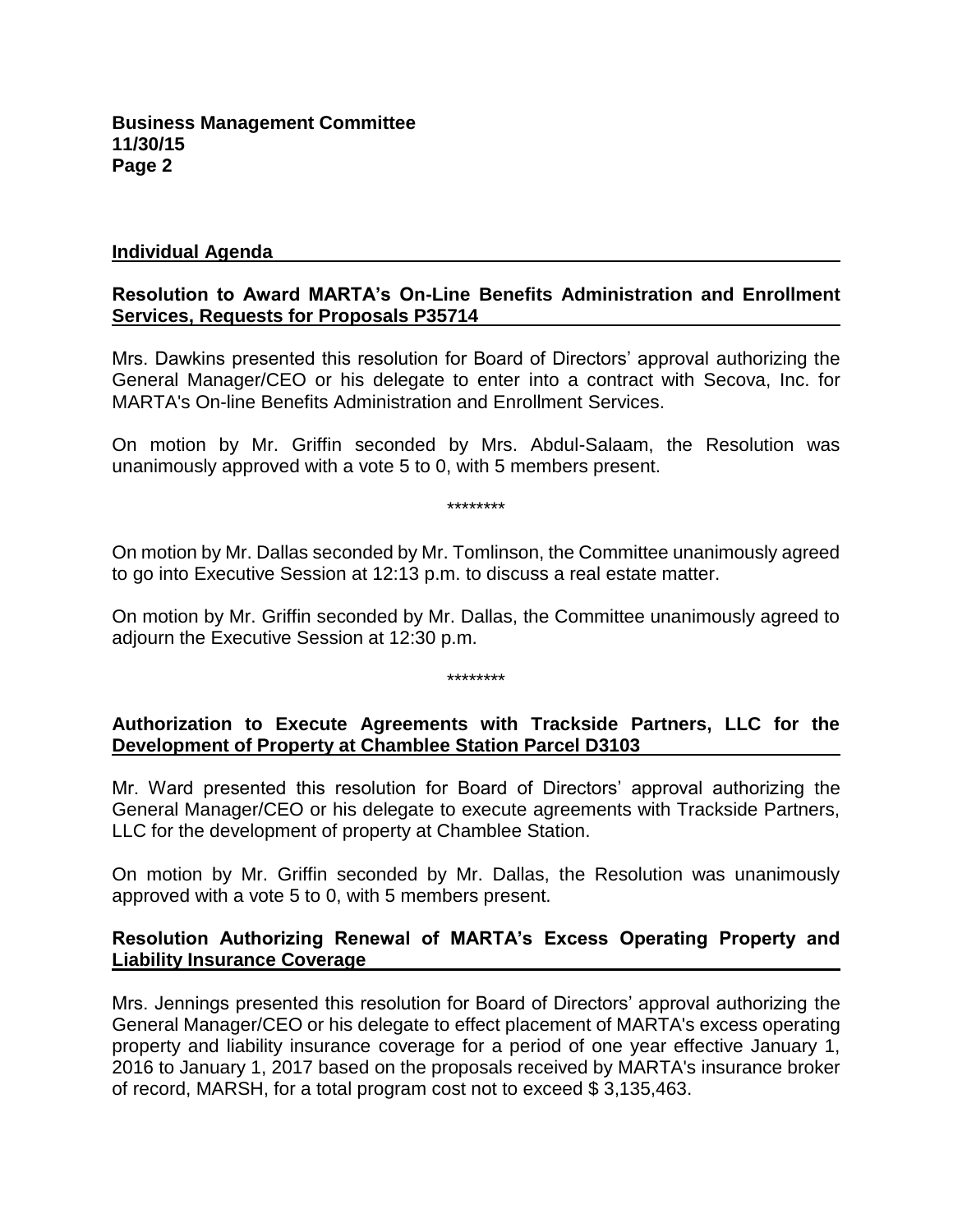On motion by Mr. Griffin seconded by Mr. Dallas, the Resolution was unanimously approved with a vote 5 to 0, with 5 members present.

## **Briefing – FY2016 September Budget Variance Analysis and Performance Indicators**

Mr. Hutchinson briefed the Committee on the FY2016 September Budget highlights and select Key Performance Indicators.

- September Operations Performance Net Profit \$2.1M
- Year-to-Date (YTD) Operations Performance Net Profit \$7M
- YTD, Revenues were under budget by \$2.5M, primarily due to weaknesses in tax collections
- MARTA is positive with respect to Benefits expenditures
- Overtime experienced a negative variance
- Bus On-Time Performance (OTP) and Mobility OTP slipped below target for the month of September
- Bus Mean Distance Between Failure (MDBF) did not meet projections, but is moving in the right direction
- Rail OTP is doing better than last year and projections

## **Other Matters**

#### Briefing – General Counsel and Other Legal Services, RFP P36180

Mrs. O'Neill provided an overview of General Counsel and other Legal Services, RFP P36180.

*Areas of Service Requested*

- Real Property
- Financing
- Governmental Practice
- Legislation
- Litigation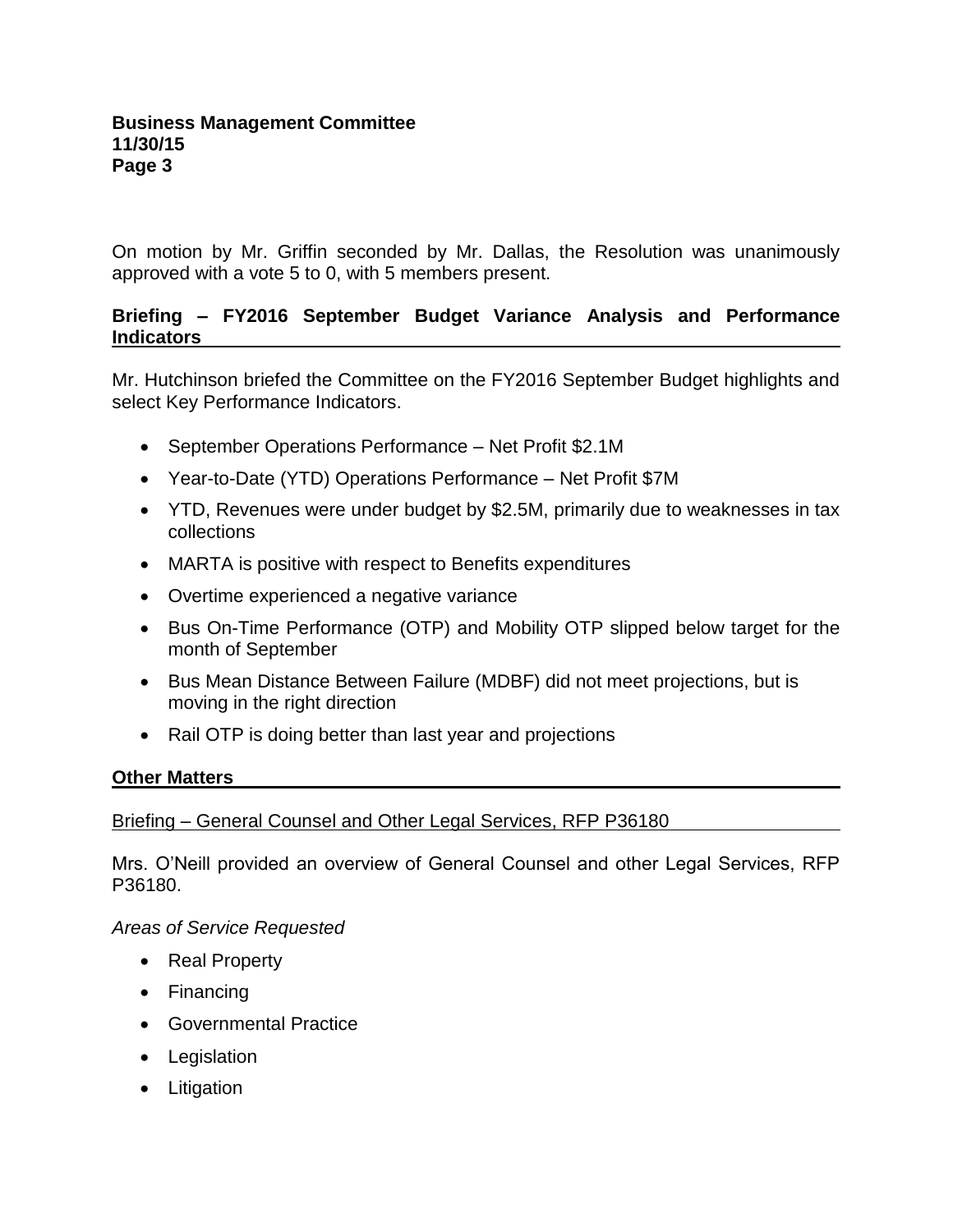### **Business Management Committee 11/30/15 Page 4**

- Employment and Labor Law
- Specific Public Transit Issues
- General Corporate Matters

## *Proposals Received*

- Twenty-one (21) proposals received
- One proposal for General Counsel only
- Six proposals for one area only
- Fourteen (14) proposal for numerous areas
- Employment and Labor Law received most responses

## *Evaluation Criteria/Process*

- Experience
- Key Personnel/Team to handle MARTA work
- References
- Cost
- Project Management Systems
- Diversity and Inclusion
- Review by Chief Counsel, Chief of Litigation, Chief of Corporate Law and Contract and Procurement

## *Litigation*

- Current firms Thomas Kennedy Sampson and Tompkins, Mabry and McClelland, Appelbaum and Henefield, Don Edwards
	- o Will continue to handle current matters as well as new litigation
- New firms proposed to be added Gray, Rust, St. Amand, Moffet, Briesbe
- Bryan Cave commercial litigation

## *Specific Public Transit Issues*

• Primary Focus  $-13(c)$  labor issues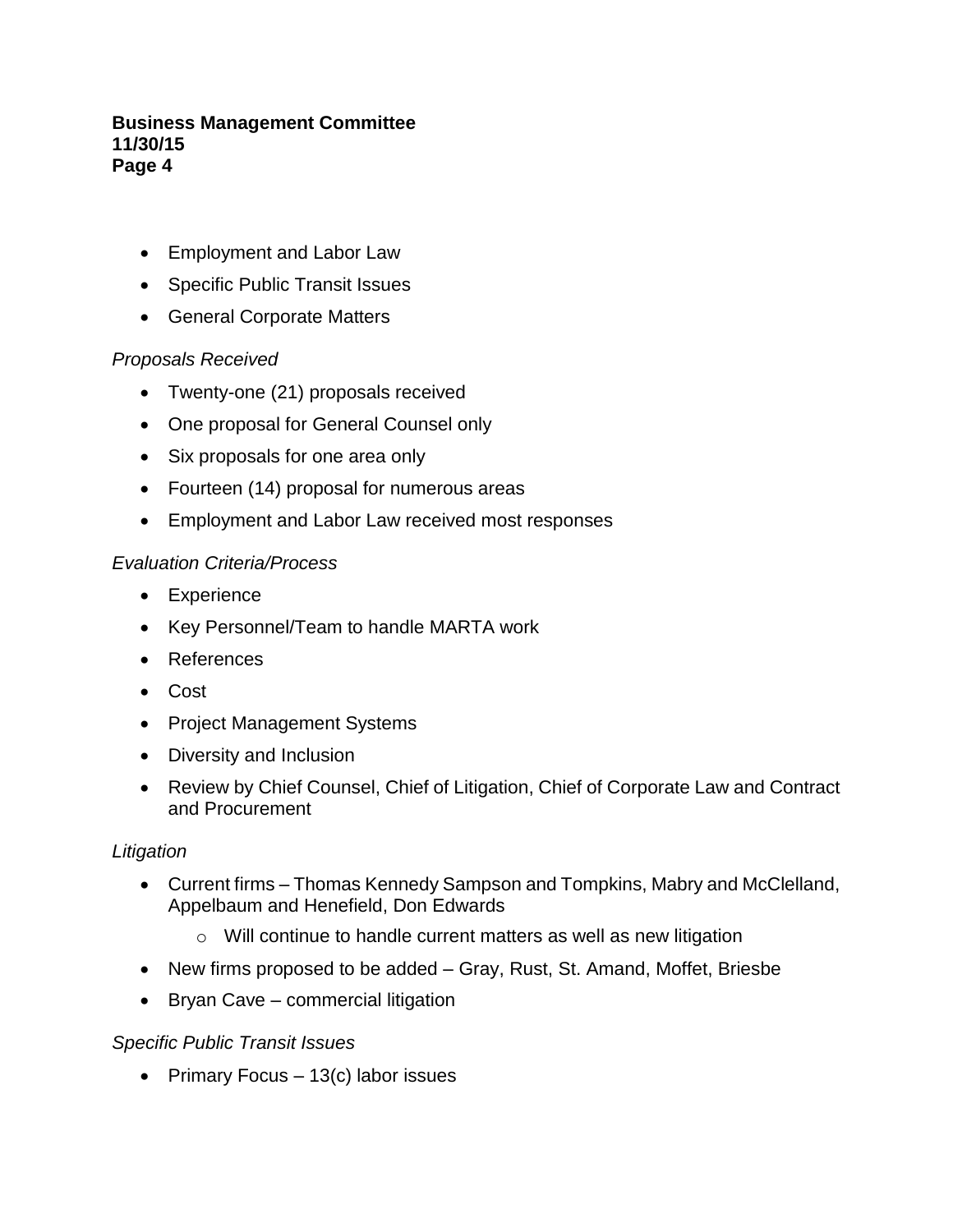#### **Business Management Committee 11/30/15 Page 5**

 Current and Proposed – Thompson Coburn, Bryan Cave, Charles Pursley, Jay Levin – extensive MARTA history

# *Real Property*

- Bryan Cave Team including Charles Pursley
- Greenburg Traurig
- Lewis, Brisbois Bisgard and Smith James Dearing (DBE Subcontractor)

## *Employment and Labor*

- Wimberly and Lawson current familiarity with Labor Agreement
- Mozley, Finlayson and Loggins current employment discrimination matters
- Jackson Lewis
- Fisher Phillips

## *General Corporate Matters*

- Bryan Cave
- Greenberg Traurig
- Holland and Knight

## *Legislation/Governmental Practice*

- Holland and Knight
- Greenberg Traurig
- Bryan Cave

# *DBE Participation*

- 10% Goal
- DBE Proposals received as both Prime Contractors and Subcontractors
- Total of nine DBE proposals
- Seven proposed DBE firms

\*\*\*\*\*\*\*\*